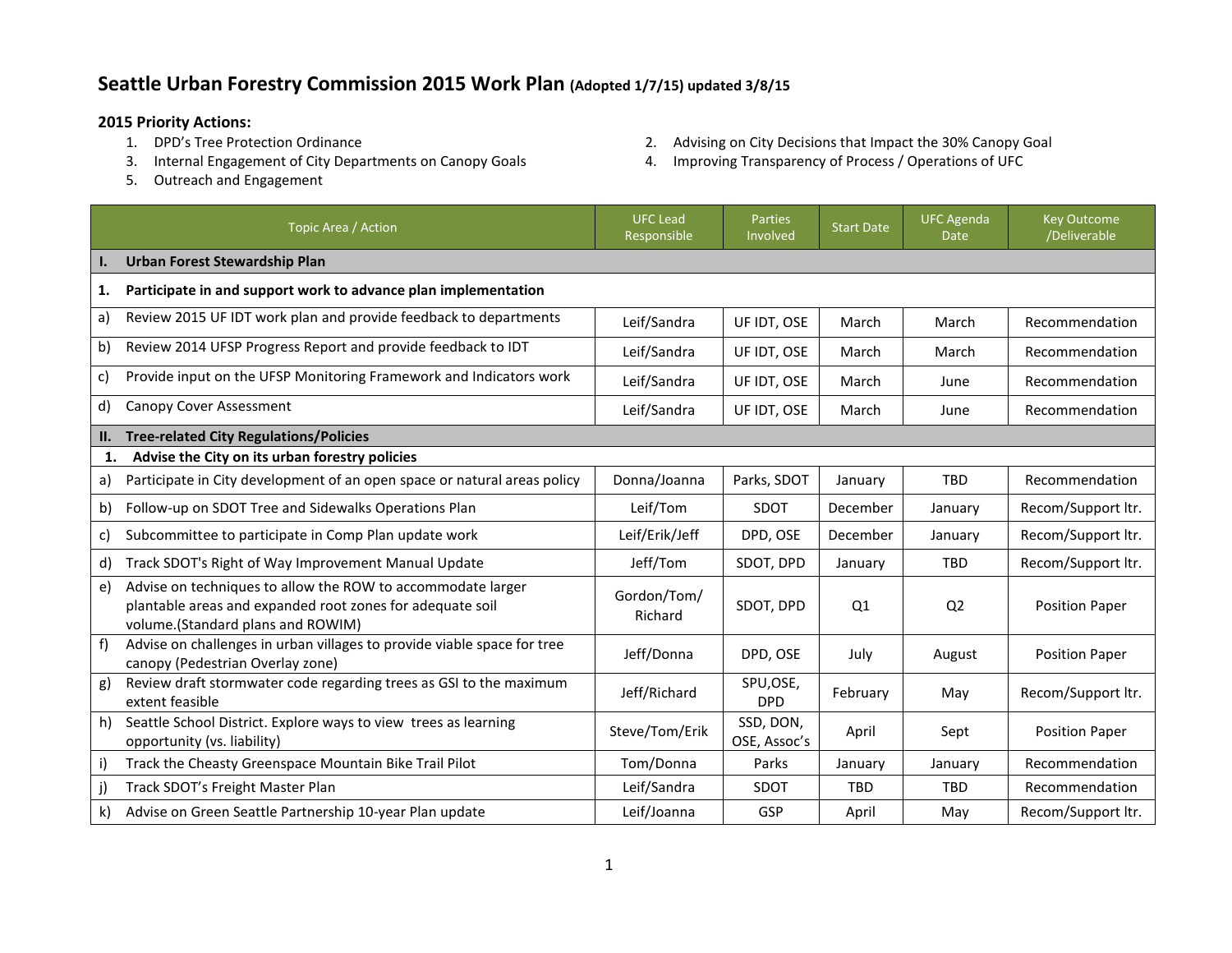|    | Topic Area / Action                                                                                                                                                                                                                         | <b>UFC Lead</b><br>Responsible | Parties<br>Involved | <b>Start Date</b> | <b>UFC Agenda</b><br><b>Date</b> | <b>Key Outcome</b><br>/Deliverable          |
|----|---------------------------------------------------------------------------------------------------------------------------------------------------------------------------------------------------------------------------------------------|--------------------------------|---------------------|-------------------|----------------------------------|---------------------------------------------|
| 2. | <b>Advise DPD on Proposed Tree Regulations</b>                                                                                                                                                                                              |                                |                     |                   |                                  |                                             |
| a) | Resend or update UFC letter encouraging allocation of staff time and<br>start of a new private parcel tree ordinance.                                                                                                                       | Leif                           | <b>DPD</b>          | January           | January                          | Recommendation                              |
| b) | Develop recommendations for revising Director's rules (including 20-<br>2005, 11-2007, 16-2008 and other as applicable) to clarify the<br>interpretation of the existing tree protection ordinance (Driven by DPD's<br>ordinance timeline). | Jeff/Tom                       | UF IDT,<br>DPD, OSE | February          | April                            | Recommendation                              |
| c) | Obtain the draft 2012 work on tree ordinance.                                                                                                                                                                                               | Leif                           | <b>DPD</b>          | February          |                                  | <b>NA</b>                                   |
| d) | Formalize recommendations for code enforcement of existing DPD tree<br>ordinance.                                                                                                                                                           | Gordon/Steve                   | <b>DPD</b>          | February          | April                            | Recommendation                              |
| e) | Develop UFC principles and priorities for future, revised tree ordinance.                                                                                                                                                                   | Steve/Jeff/Gordon              | <b>DPD</b>          | April             | Sept                             | <b>Position Paper</b>                       |
| Ш. | <b>Outreach and Engagement</b>                                                                                                                                                                                                              |                                |                     |                   |                                  |                                             |
| 1. | <b>City Council and Mayor's Office interaction</b>                                                                                                                                                                                          |                                |                     |                   |                                  |                                             |
| a) | Hold quarterly meetings with Council and Mayor's Office                                                                                                                                                                                     | Leif/Tom/Sandra                | CC, OSE             | Q1                | Quarterly                        | <b>Build relationships</b>                  |
| b) | Present 2014 Annual Report and 2015 work plan to Council and Mayor                                                                                                                                                                          | Leif/Sandra<br>Others          | CC, OSE             | Ongoing           | Ongoing                          | Speaking points                             |
| c) | Plan urban forestry outreach and engagement events such as Arbor Day,<br>Green Seattle Day, reLeaf events, SDOT tree-sidewalk conflicts public<br>engagement, SSD, Summer Streets, etc.                                                     | Leif/Sandra                    | CC, OSE             | Q1                | February                         | Presentation,<br>Activity,<br>Participation |
| 2. | <b>Conduct Internal Engagement</b>                                                                                                                                                                                                          |                                |                     |                   |                                  |                                             |
| a) | Develop annual calendar for invited speakers, guests and topics (to<br>include inviting industrial groups to visit with UFC)                                                                                                                | Leif/All                       | UF IDT              | January           | Ongoing                          | <b>Discussion</b>                           |
| b) | Attend Four Commission meetings (Planning, Design, Pedestrian & Bike);<br>2 Neighborhood Council meetings; 3 public meetings on upcoming plans<br>and policies                                                                              | Leif/Sandra/UFC                | <b>OSE</b>          | Assign            | Ongoing                          | Informed outreach                           |
| c) | Meet with DPD's DRB lead to discuss improvement on neighborhood<br>DRB's review of retained trees and viable new tree space allocation                                                                                                      | Jeff/Steve                     | <b>DPD</b>          | March             | May                              | Recom Itr                                   |
| d) | Review outreach efforts and create strategy to explore tree planting in<br>industrial areas                                                                                                                                                 | Steve/Gordon                   | OSE                 | May               | July                             | Recom Itr                                   |
| 3. | Align Urban Forest IDT and Urban Forestry Commission's work plan                                                                                                                                                                            |                                |                     |                   |                                  |                                             |
| a) | Hold annual joint UFC/UF IDT meeting                                                                                                                                                                                                        | Leif/Sandra                    | OSE                 | October           | October                          | Workshop                                    |
| b) | Attend an IDT meeting                                                                                                                                                                                                                       | Leif                           | OSE                 | Q <sub>2</sub>    | Q2                               |                                             |
| 4. | <b>Race and Social Justice Initiative</b>                                                                                                                                                                                                   |                                |                     |                   |                                  |                                             |
| a) | Continue exploring ways to incorporate RSJI principles into UFC work                                                                                                                                                                        | <b>UFC</b>                     | OSE                 | January           | Ongoing                          | Outreach                                    |